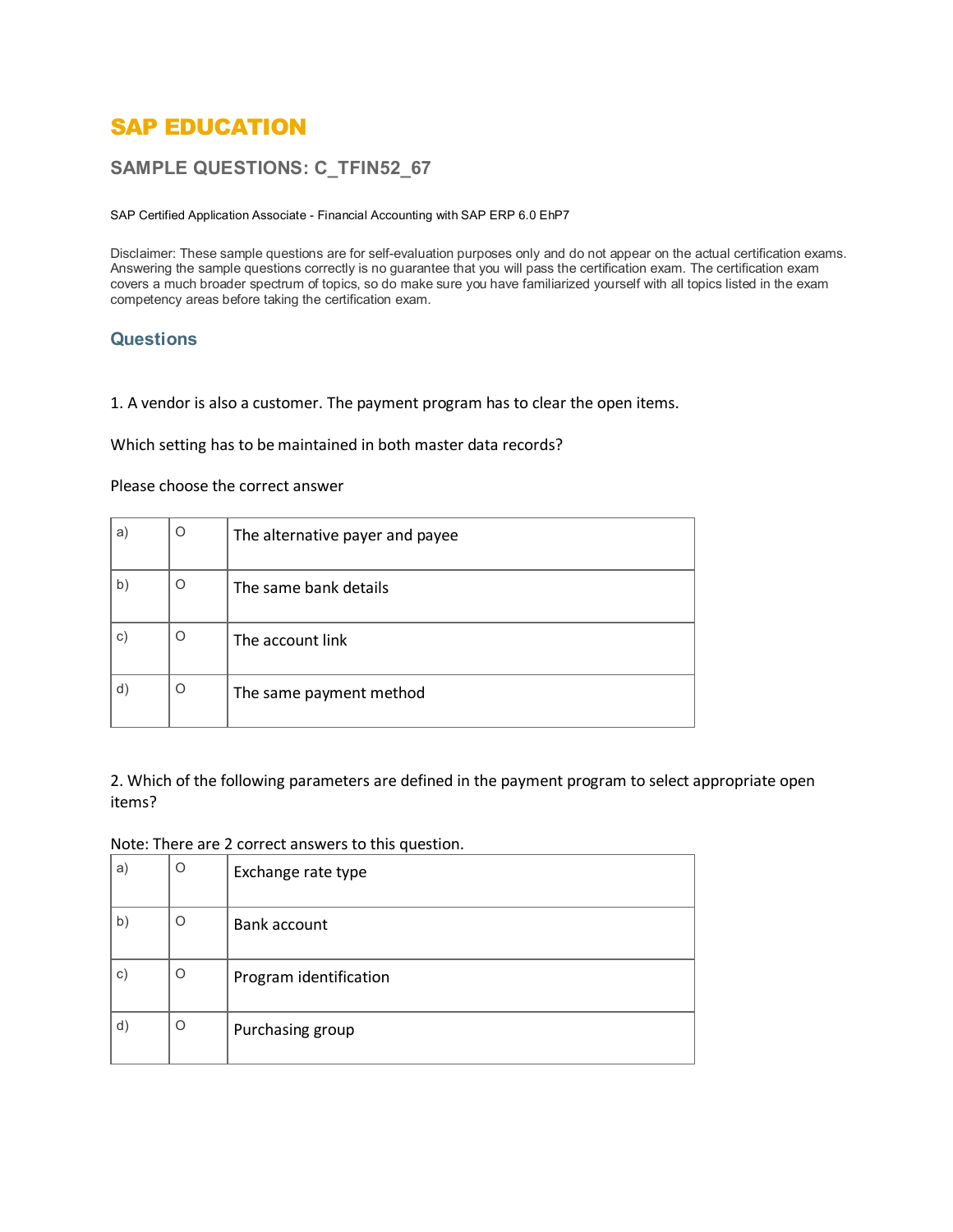### 3. Which two data sections are part of every asset?

Note: There are 2 correct answers to this question.

| a)            | Ω | Account determination data section |  |  |
|---------------|---|------------------------------------|--|--|
| b)            | O | Depreciation data section          |  |  |
| $\mathsf{c})$ | Ω | Master data section                |  |  |
| d)            | O | Valuation area data section        |  |  |

4. In an asset main number in Asset Accounting, which information can be different between international GAAP and local GAAP?

Note: There are 2 correct answers to this question.

| a)             | O       | Asset capitalization date |  |  |
|----------------|---------|---------------------------|--|--|
| $\mathsf{b}$   | O       | Net book value            |  |  |
| $\circ)$       | O       | Asset class               |  |  |
| $\mathsf{d}$ ) | $\circ$ | Deprecation start date    |  |  |

## 5. Which of the following business scenarios can be handled with accrual and deferral postings?

| a)           |   | Monthly rent payments for an office building        |  |  |  |
|--------------|---|-----------------------------------------------------|--|--|--|
| $\mathsf{b}$ |   | One-time payment for fixing flooding damage         |  |  |  |
| C            | Ő | One-time payment for one-year cloud storage service |  |  |  |
|              |   | Monthly subscription to a financial newspaper       |  |  |  |

Please choose the correct answer.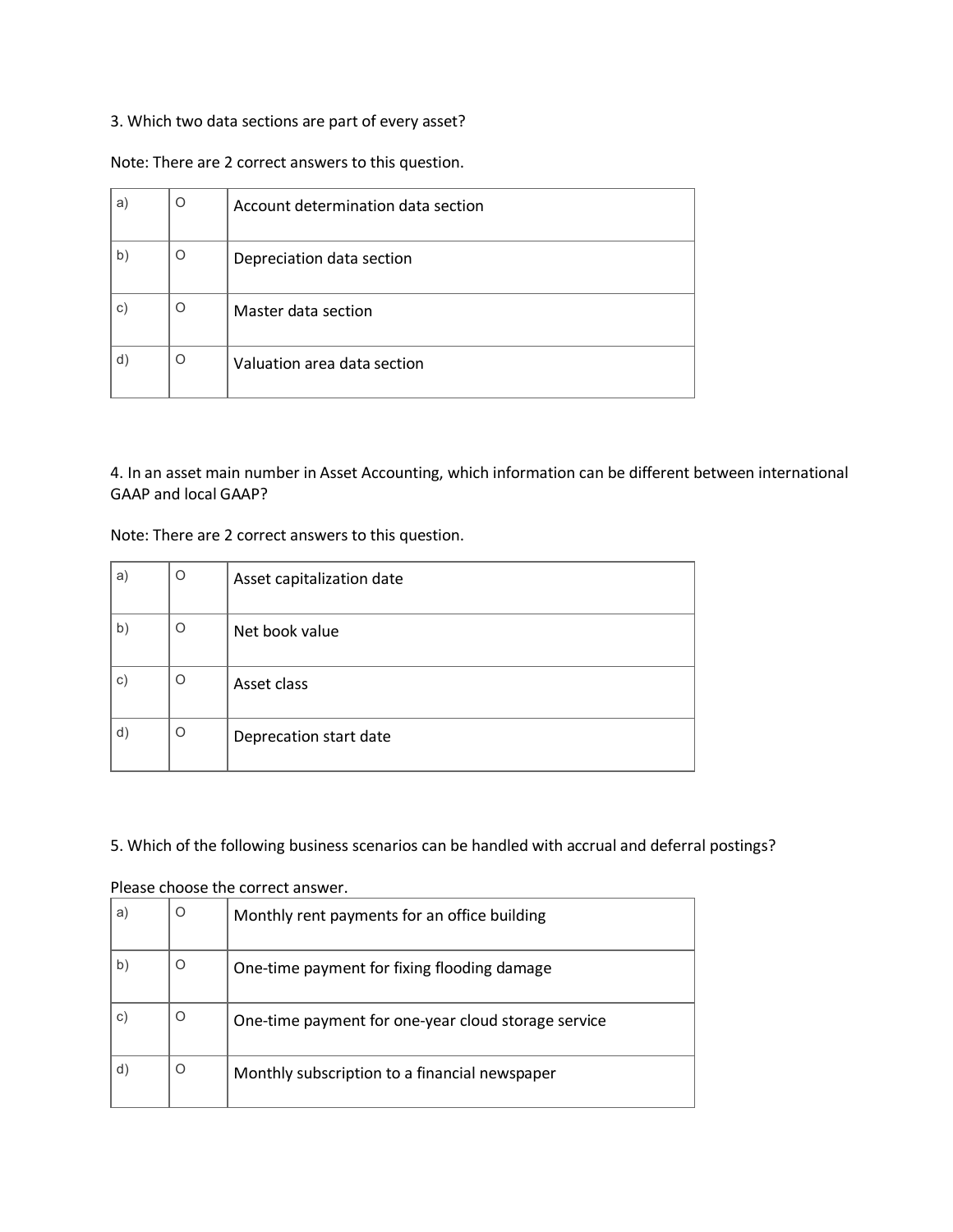6. During which actions does the system assign the document number for Financial Accounting?

Note: There are 2 correct answers to this question.

| a) | O | Post     |
|----|---|----------|
| b) | O | Simulate |
| c) | O | Hold     |
| d) | O | Park     |

# 7. Which entries can you define when maintaining a G/ L account?

Note: There are 3 correct answers to this question.

| a)        | O | Ledger assignment    |
|-----------|---|----------------------|
| b)        | O | Profit center        |
| $\circ$ ) | O | Field status group   |
| d)        | O | Account group        |
| e)        | O | Open item management |

# 8. What is a benefit of a drilldown report?

Please choose the correct answer.

| a | The navigation area             |
|---|---------------------------------|
| b | The edit and save functionality |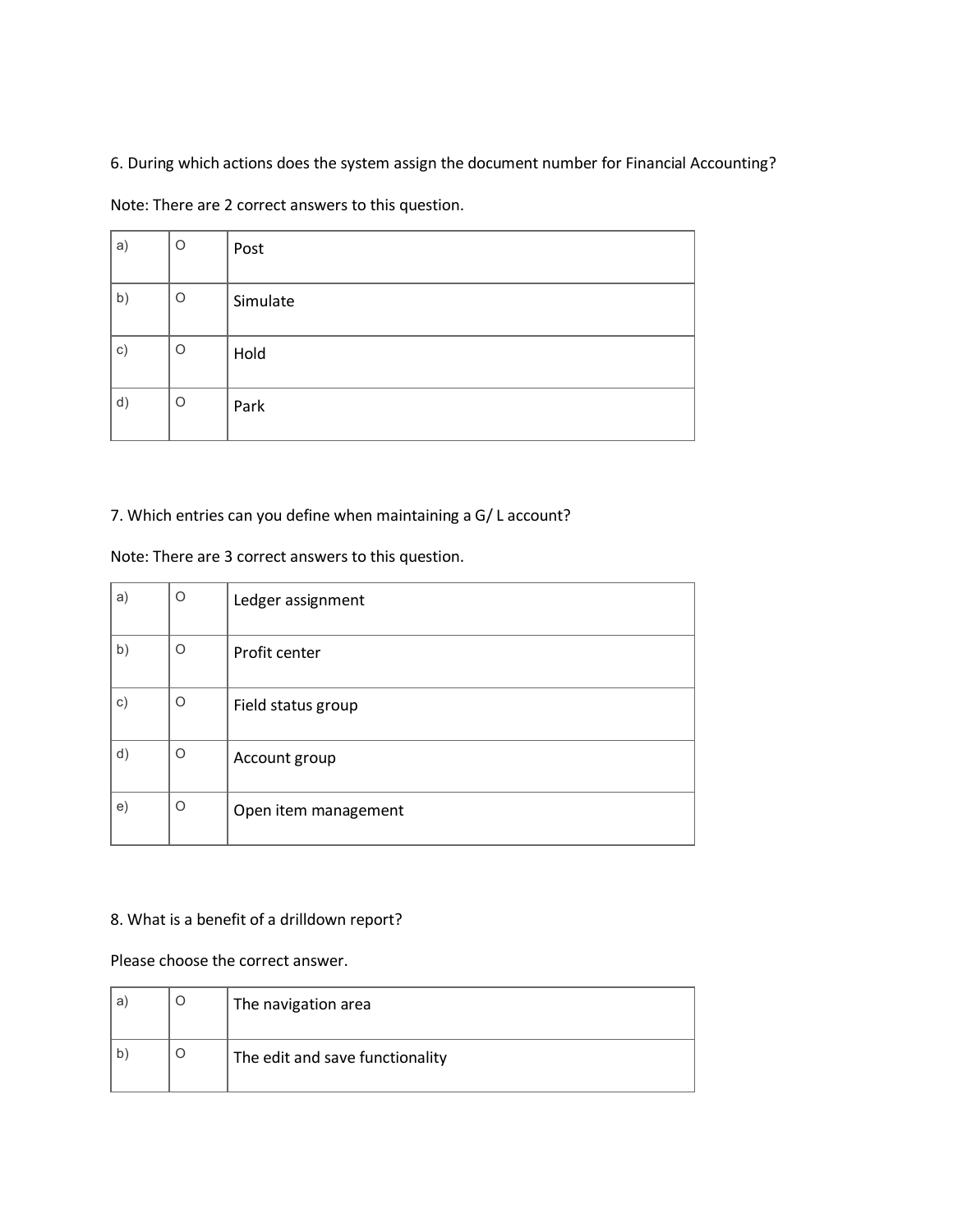| C | The workflow connection |  |  |  |
|---|-------------------------|--|--|--|
|   | The automatic refresh   |  |  |  |

9. You are asked to set up the accounting structure to facilitate segment reporting based on the SAP standard segmentation scenario.

Which organizational unit can be used to derive the segment?

Please choose the correct answer.

| a) | O | Profit center          |
|----|---|------------------------|
| b) | O | Company code           |
| c) | O | <b>Business area</b>   |
| d) | O | <b>Functional area</b> |

10. Which options are available to define the number range of a document?

Note: There are 2 correct answers to this question.

| a)             | O | Ledger group specific         |  |  |  |
|----------------|---|-------------------------------|--|--|--|
| $\mathsf{b}$   | O | For every fiscal year variant |  |  |  |
| c)             | O | For every fiscal year         |  |  |  |
| $\mathsf{d}$ ) | O | Continuous                    |  |  |  |